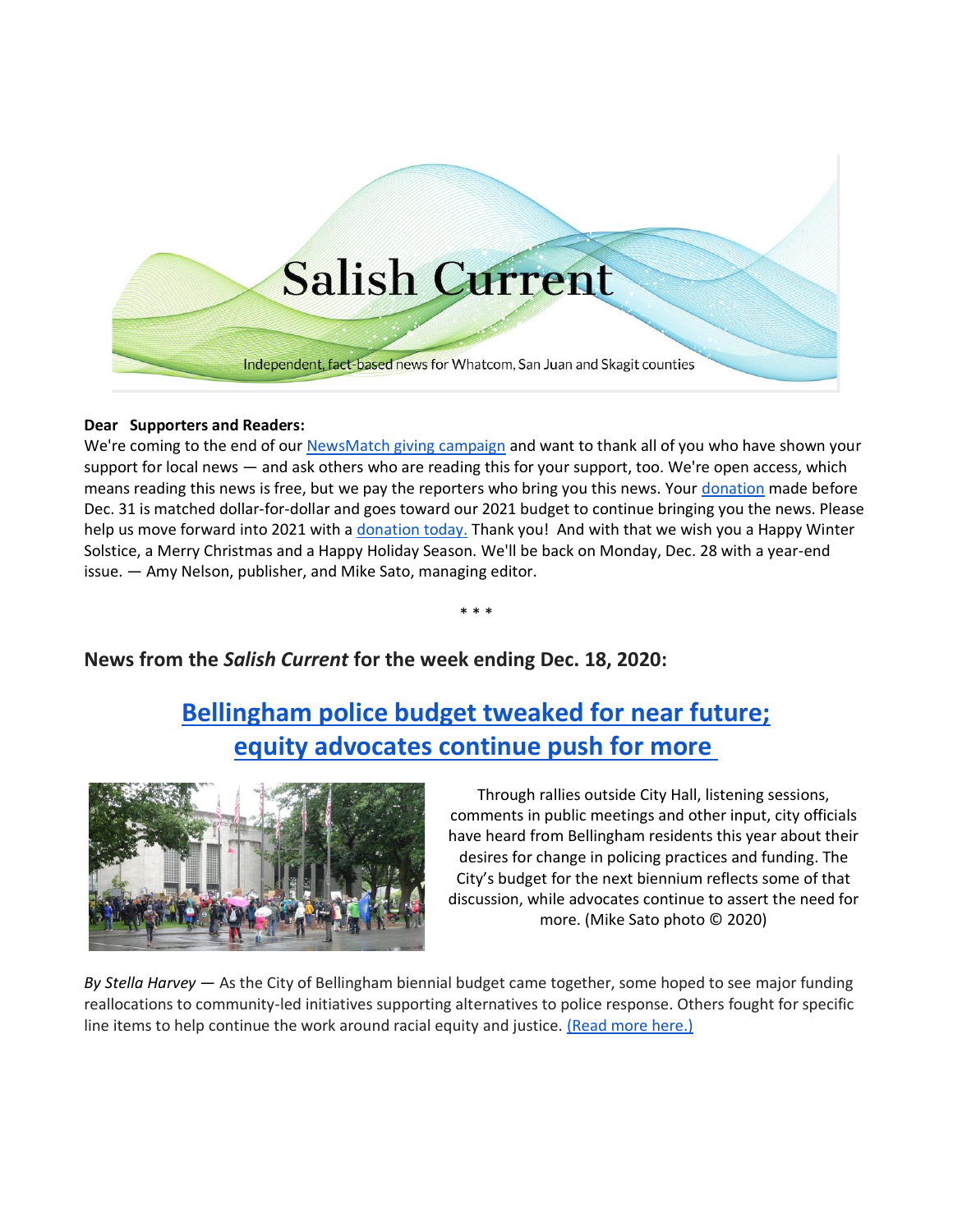## **[Bellingham Herald news reporters opt to unionize,](https://salish-current.org/2020/12/18/bellingham-herald-news-reporters-opt-to-unionize-for-the-cause-of-robust-local-news/) [for the cause of 'robust local news'](https://salish-current.org/2020/12/18/bellingham-herald-news-reporters-opt-to-unionize-for-the-cause-of-robust-local-news/)**



The *Bellingham Herald* newsroom in 1954 was packed with desks of reporters and editors at work. These days, their numbers have dwindled but the paper's journalists have joined others in unionizing in an effort to have more influence on providing local news for their communities. (Photo by Jack Carver, courtesy Whatcom Museum)

*By Mike Sato* — Reporters at Washington state's McClatchy Company-owned newspapers, including those at the Bellingham Herald, have moved to unionize, saying they want a 'seat at the table' in order to ensure 'robust local news'. [\(Read more here.](https://salish-current.org/2020/12/18/bellingham-herald-news-reporters-opt-to-unionize-for-the-cause-of-robust-local-news/))

# **[Community Voices / COVID be damned](https://salish-current.org/2020/12/18/community-voices-covid-be-damned-if-you-could-be-anywhere-in-the-world-on-the-winter-solstice-where-would-you-choose/)  [if you could be anywhere](https://salish-current.org/2020/12/18/community-voices-covid-be-damned-if-you-could-be-anywhere-in-the-world-on-the-winter-solstice-where-would-you-choose/) in the world [on the Winter Solstice, where would you choose?](https://salish-current.org/2020/12/18/community-voices-covid-be-damned-if-you-could-be-anywhere-in-the-world-on-the-winter-solstice-where-would-you-choose/)**



Watching the waves break on a Hawaiian beach is some people's idea of a good way to spend the Winter Solstice, but travel is out of the question for many this year thanks to the COVID-19 pandemic. Nonetheless, we can dream, and Salish Current readers sent in their thoughts on where they would like to be on what is the shortest day of the year in the Northern Hemisphere. (Amy Nelson photo © 2011)

Readers were invited to share their ideal locations for marking December's Solstice this year … if it weren't for COVID-19. Read on, for a travelogue of cherished spots around the globe (and please note, that as lovely as these are, the views expressed in the essays, analyses and opinions as Community Voices are those of the authors exclusively and not those of Salish Current.) [\(Read more here.\)](https://salish-current.org/2020/12/18/community-voices-covid-be-damned-if-you-could-be-anywhere-in-the-world-on-the-winter-solstice-where-would-you-choose/)

\*

## Community Voices:

• **['We hold these truths to be self-evident'](https://salish-current.org/2020/12/18/community-voices-we-hold-these-truths-to-be-self-evident/)**

Elections are about voters, issues and the ongoing effort to "get it right" by local and state elections officials and workers, assert co-presidents of the League of Women Voters of Bellingham / Whatcom County in a Community Voices column.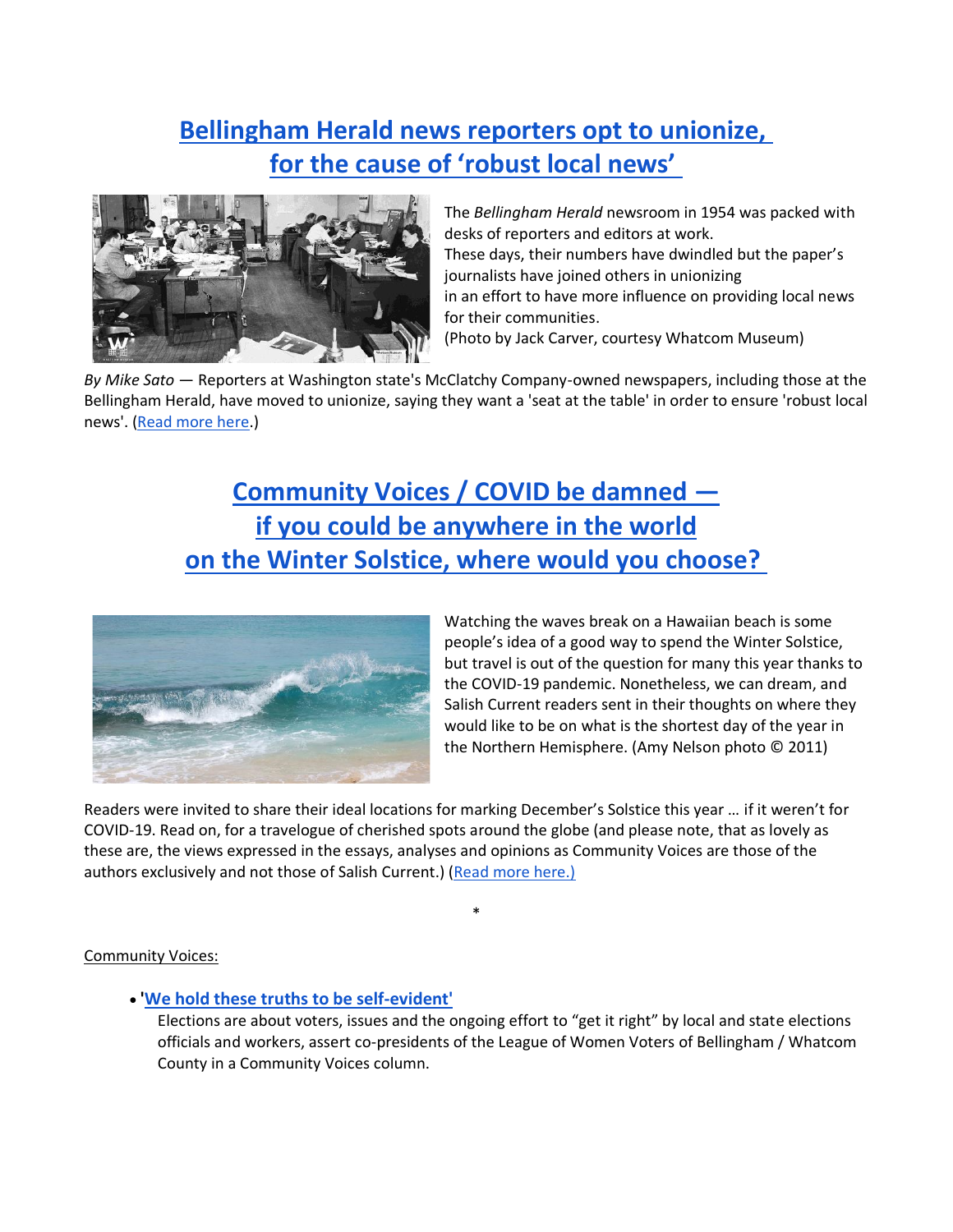## • **[Election reforms are key to restoring public confidence](https://salish-current.org/2020/12/18/community-voices-election-reforms-are-key-to-restoring-public-confidence/)**

Doug Ericksen, state senator from the 42nd district, says he will introduce legislation for the 2021 legislative session "to restore basic security measures to the voting process in Washington state ... [and] bring back the voting booth."

\*

Letter to the Editor:

• **["Restore the original vision for the San Juan Islands National Monument"](https://salish-current.org/letters-to-the-editor/)**

Salish Current *affirms its commitment to work for truth, justice, equality and healing for all people. #SayTheirNames #BlackLivesMatter #NoJusticeNoPeace*

\*

*\* \* \**

## **News from around the region:**

## **Elections**

• A recount, requested by the Republican Party, of votes cast for governor in San Juan County's Orcas East precinct matched exactly the original vote count in the race. In the original tally, Gov. Jay Inslee, a Democrat, had received 711 votes in the Orcas East precinct to Republican opponent Loren Culp's 199. In addition, there were 13 undervotes (no vote cast) and five write-ins. In the recount, the results were unchanged. [\(San Juan County Auditor/San Juan Journal\)](https://www.sanjuanjournal.com/news/recount-reaffirms-inslees-win-in-orcas-east-precinct/)

## **Health & Safety**

- A provision introduced by Sen. Maria Cantwell and Rep. Rick Larson to extend real-time noise monitoring of Growler activity for 12 more months has been included in the pending National Defense Authorization Act. [\(Sen. Maria Cantwell/San Juan Journal\)](https://www.sanjuanjournal.com/news/cantwell-larsen-provision-to-extend-growler-noise-monitoring-passes-house-as-part-of-final-ndaa/)
- British Columbia reported on Thursday 673 new cases of COVID-19 and 21 additional deaths bringing this year's total cases to 44,776 and total deaths to 713. [\(Vancouver Sun\)](https://vancouversun.com/news/local-news/covid-19-deaths-reach-700-as-b-c-health-officials-confirm-673-new-cases)
- The Lummi Nation received 300 doses of Pfizer's vaccine this week Tuesday and began vaccinating tribal members. [\(Seattle Times\)](https://www.seattletimes.com/seattle-news/lummi-nation-begins-covid-19-vaccinations-starting-with-300-doses/?utm_source=referral&utm_medium=mobile-app&utm_campaign=ios)
- Sen. Doug Ericksen (R-Ferndale) will propose legislation that would prohibit employers, schools, stateregulated travel and public places from requiring COVID-19 vaccination. [\(Bellingham Herald/paywall\)](https://www.bellinghamherald.com/news/coronavirus/article247929735.html?ac_cid=DM346320&ac_bid=-1111315769)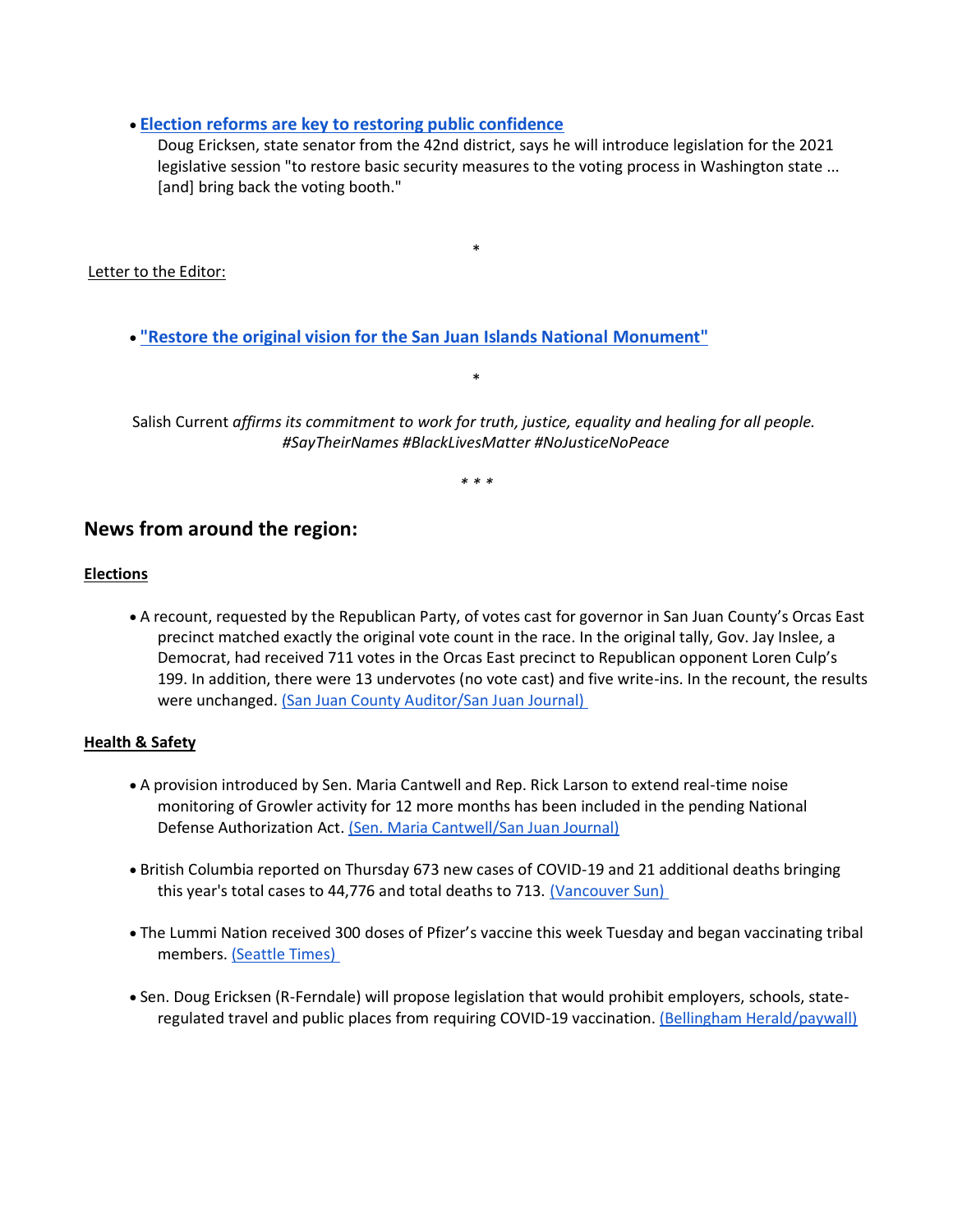#### **Government**

- The Skagit County Commissioners approved a 2021 county budget Tuesday that draws about \$9 million from general fund reserves to counter the impacts COVID-19 has had on the local economy. [\(Skagit](https://www.goskagit.com/news/local_news/county-commissioners-approve-2021-budget/article_c798c679-6eac-56bb-90b1-869e9475431a.html)  [Valley Herald/paywall\)](https://www.goskagit.com/news/local_news/county-commissioners-approve-2021-budget/article_c798c679-6eac-56bb-90b1-869e9475431a.html)
- Anacortes will spend \$147 million on capital projects in nine city departments between 2021 and 2026, including replacement of aging water mains, wastewater treatment plant upgrades, road and sidewalk improvements, and completion of fiber installation for the city's broadband utility. [\(Anacortes American/paywall\)](https://www.goskagit.com/anacortes/news/city-plans-147-million-in-capital-improvements-from-2021-26/article_3fd0943c-3fac-11eb-8fe4-57d8dcad9a74.html)
- City of Bellingham
- The Bellingham City Council met on Dec. 14. Its [agenda](https://meetings.cob.org/Meetings/ViewMeeting?id=2361&doctype=3) included:
	- o Drew Schmidt, Allison Farrar, Peter Frazier and Todd Elsworth were reappointed or appointed to the Tourism Commission Board.
	- o The next meeting of the City Council is scheduled for Jan. 11, 2021.

## **Commentary**

• *Seattle Times* columnist Danny Westneat wrote last week about state bonds being issued to aid in economic recovery like war bonds were once issued. Westneat writes: "It turns out there's an idea floating around at the state capital in Olympia ... called a 'recovery bond.' 'We're operating from the premise that the feds are not coming to our rescue,' state Sen. Liz Lovelett, D-Anacortes, told me. 'So what can we create here, in Washington, that can be our own economic rebuilding effort?' Lovelett and some other Democrats, along with the green group Carbon Washington, have come up with an idea to sell bonds to pay for a slew of infrastructure projects that could start up right away. It would jump-start local economies as well as "green" up the state." [\(Seattle Times\)](https://www.seattletimes.com/seattle-news/politics/war-bonds-with-federal-help-awol-heres-a-way-we-could-dig-ourselves-out-of-the-pandemic/)

## **Nature**

• After four years of construction, the Victoria Capital Regional District's \$775-million Wastewater Treatment Project has begun treating sewage at the McLoughlin Point plant. [\(Vancouver Sun\)](https://vancouversun.com/news/local-news/i-was-wondering-why-the-water-looked-so-clean-victorias-sewage-treatment-plant-up-and-running)

## **Community**

• While the [sale of the Hospice of the Northwest](https://salish-current.org/2020/11/13/possible-hospice-sale-sparks-concerns-in-san-juans-about-changes-in-end-of-life-care/) remains under consideration, the Hospice of the Northwest Foundation announced a 2020 [donation of half a million dollars](https://sanjuanupdate.com/2020/12/donations-support-local-hospice/) to the operation of the hospice. A [website](http://savehnw.org/) opposing the sale has been created and an [online petition](https://www.change.org/p/public-hospital-district-304-keep-hospice-of-the-northwest-locally-owned-and-operated) opposing the hospice's sale had about 3,300 signatures as of week ago. [\(Skagit Valley Herald/paywall\)](https://www.goskagit.com/news/local_news/hospice-of-the-northwest-sale-still-being-considered/article_54503e13-681d-5fda-a31a-2a0e1cd2d0e0.html)

*\* \* \**

*Like this newsletter? Share it. And it's easy to subscribe by reply mail. Your email address will never be shared- and you can unsubscribe at any time. Mike Sato.*

*\* \* \**

Salish Current *is a nonpartisan, nonprofit, online local news organization serving Whatcom, San Juan and Skagit Counties.* Salish Current *exists to protect and improve democratic governance by reporting and curating local news with independence and strict journalistic integrity.*